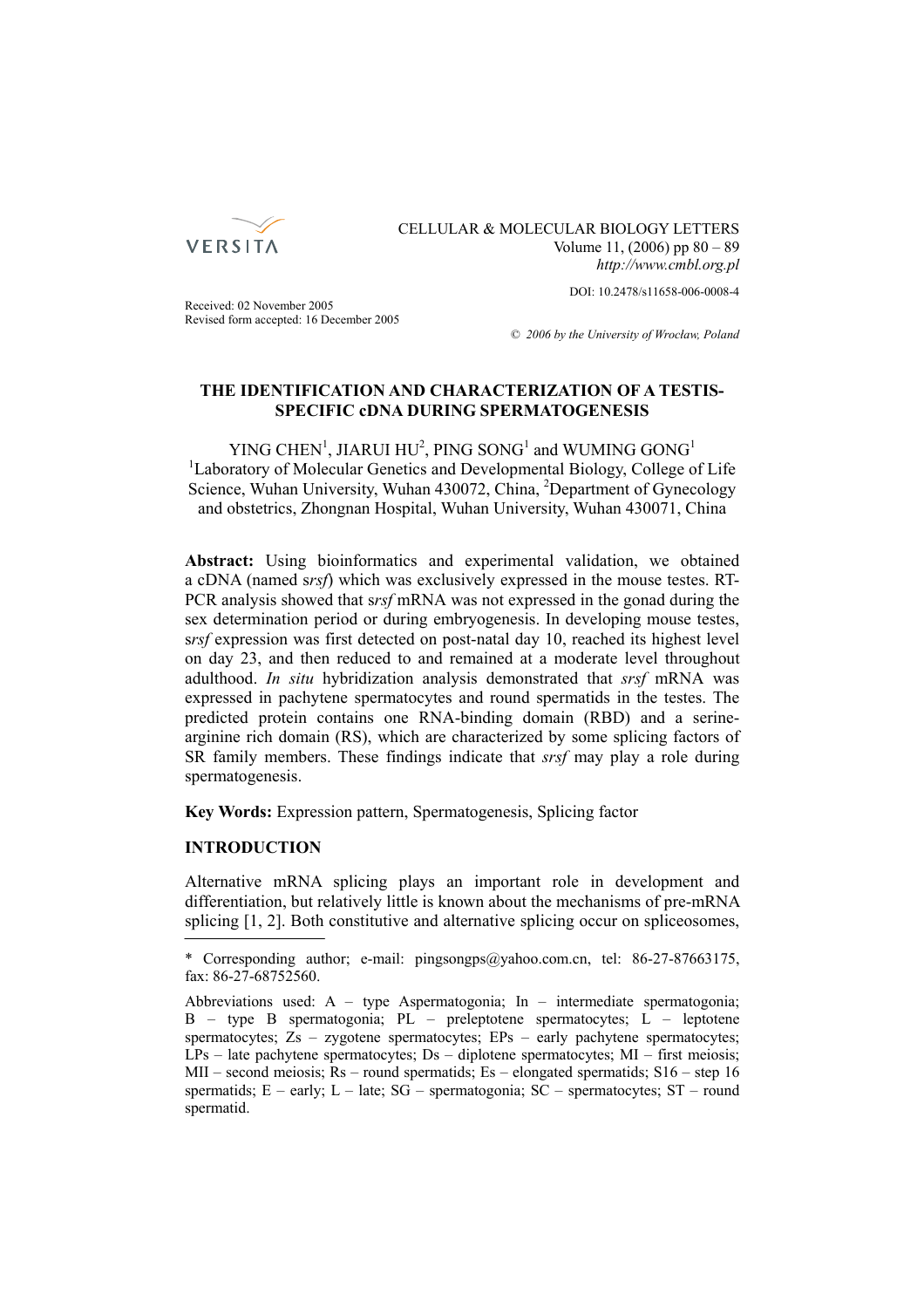complex particles composed of small nuclear ribonucleo proteins (snRNPs) and numerous non-snRNP proteins [3]. The most extensively studied non-snRNP splicing factors are the SR family proteins [4], which are characterized by one or two N-terminal RNA-binding domains (RBDs) and a C-terminal serine and arginine domain (RS), which can be extensively phosphorylated [5]. The Cterminal serine and arginine domain can mediate the sub-cellular localization of individual SR proteins and can also function as a splicing-activated module [6]. The SR proteins constitute a family of pre-mRNA splicing factors; about ten are currently known, such as ASF/SF2, SC35, and SRp20 [4-11]. Recent studies disclosed that SR proteins play critical roles in both constitutive and alternative pre-mRNA splicing, either as recruitment factors, bridging factors, enhancer factors or weakening factors [12]. In one study, a lack of ASF/SF2 was found to cause an accumulation of incompletely processed pre-mRNA and subsequently cell death [13]. Other RS-containing splicing factors like U2AF65, U2AF35, tra, tra-2, sx1 and SRm160/300 are structurally different, but roles have been proposed for them in splice-site recognition, enhancer binding and the promotion of a network of interactions whereby their activities are modulated by phosphorylation/dephosphorylation of the serines [11-13]. Recent studies showed that SRm160 is not only a co-activator of pre-mRNA splicing, but is also involved in mRNA export as part of an exon-junction complex [14-15].

Mammalian spermatogenesis is a complex process that leads to the formation of male gametes. For future study of the processes involved in germ cell development and maturation, we set about isolating genes which are expressed predominantly in the testes and ovaries. In this study, we screened a clone (4932702H24) from the Riken database (http://fantom.gsc.riken.jp/). This clone is exclusively expressed in mouse testes, and it encodes a putative SR protein. Based on its profile of expression and characteristics, this gene was designated *srsf* (Spermatogenesis Related Splicing Factor).

# **MATERIALS AND METHODS**

#### **Animals and general methods**

The BalB/c mice used in this study were provided by the Animal Experimental Center of Disease Prevention and Control, of Hubei Province, China. All the animals were maintained, killed and dissected according to the guidelines of Wuhan University.

# **RNA isolation and cDNA synthesis**

All of the mice RNA was isolated using guanidinium isothiocyanate extraction at each stage of testes and embryo development. 2 μg of RNA was reverse transcribed into the first strand cDNA using 3'-AP-olig-dT [12-18] and M-MLV reverse transcriptase (Promega). Pre-natal days were defined as the number of days following the identification of a vaginal plug (E0.5) and post-natal days were defined as the number of days after birth.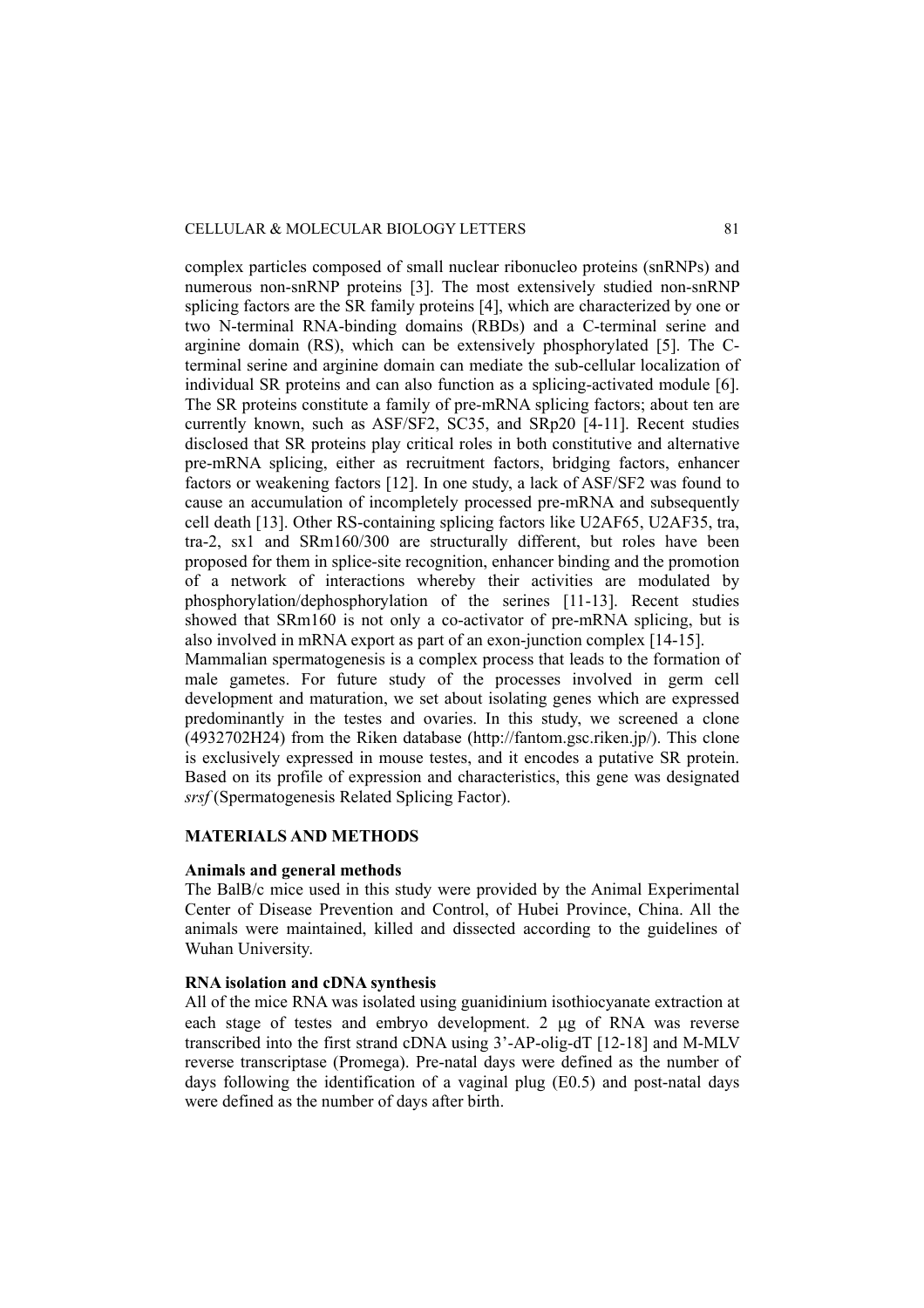# **RT-PCR analysis**

Reverse transcription PCR was used to amplify genes from different tissues of adult mice, from embryos at various stages of development, and from mouse testes at various stages of post-natal development. Touch down PCR was performed under the following conditions: 45 s at 94ºC, 45 s at 59ºC and 2 min at 72ºC for 5 cycles; 45 s at 94ºC, 45 s at 57ºC and 2 min at 72ºC for 5 cycles; 45 s at 94ºC, 45 s at 55ºC and 2 min at 72ºC for 24 cycles; and 7 min at 72ºC. Stratagems Eagle Eye software was used to compare band density. The primers were as follows: RTF and RTR for the *srsf* gene, BAF and BAR for the ß-actin, and TRF2-F and TRF2-R for the TRF2 gene. (BAF 5'-CCA TGT ACG TAG CCA TC-3'; BAR 5'-GTA CCA CCA GAC AGC A-3'; RTF 5'-GGA GCC CAC TGG CAG GTT TA-3' RTR; 5'-GAG CGG CGA GTC CGT GAT TG-3'; TRF2-F 5'-TCT AAA CTA CCC CAA TGG ATG C-3'; TRF2-R 5'-ACG GTG CTC AGG TGG AGA CTA A-3'.

#### *In situ* **hybridization**

The cDNA frame probe was PCR-amplified and subcloned into the pGEM-T vector (Promega), and then used to transcribe DIG-labeled sense and antisense probes *in vitro*, respectively using SP6 or T7 RNA polymerase. The testes were cut into 12-μm sections. After fixation, hybridization and washing, the signal was detected with NTB-emulsion [16].

### **Bioinformatics analysis of** *srsf*

The analysis of both the nucleotide sequence and the deduced amino acid sequence were done online, respectively using the NCBI Blast-N server and Ensembl Blast-X server. Multiple alignments were performed with CLUSTALW [17].

# **RESULTS**

# **Cloning a fragment of** *srsf* **cDNA and analyzing the genomic structure**

After a large-scale screening of the cDNA pool of multiple tissues from the Riken database, we obtained a testis-specific expressed clone (Riken ID: 4932702H24). After devising primers according to the ORF (open reading frame) and sequencing the PCR product, we found that the amplified cDNA fragment of about 435 bp was identical to the sequence in the database (Riken: 4932702H24) (Fig. 1).

BLAST-N searches against the Nr database showed no identity with any known gene in Genbank. When analyzed in ENSEMBL (http://www.ensembl.org), the cDNA was found to belong to GENSCAN 00000074293, locating to the mouse  $4<sup>th</sup>$  chromosome E1 (141,875,120-141,877,671 bp).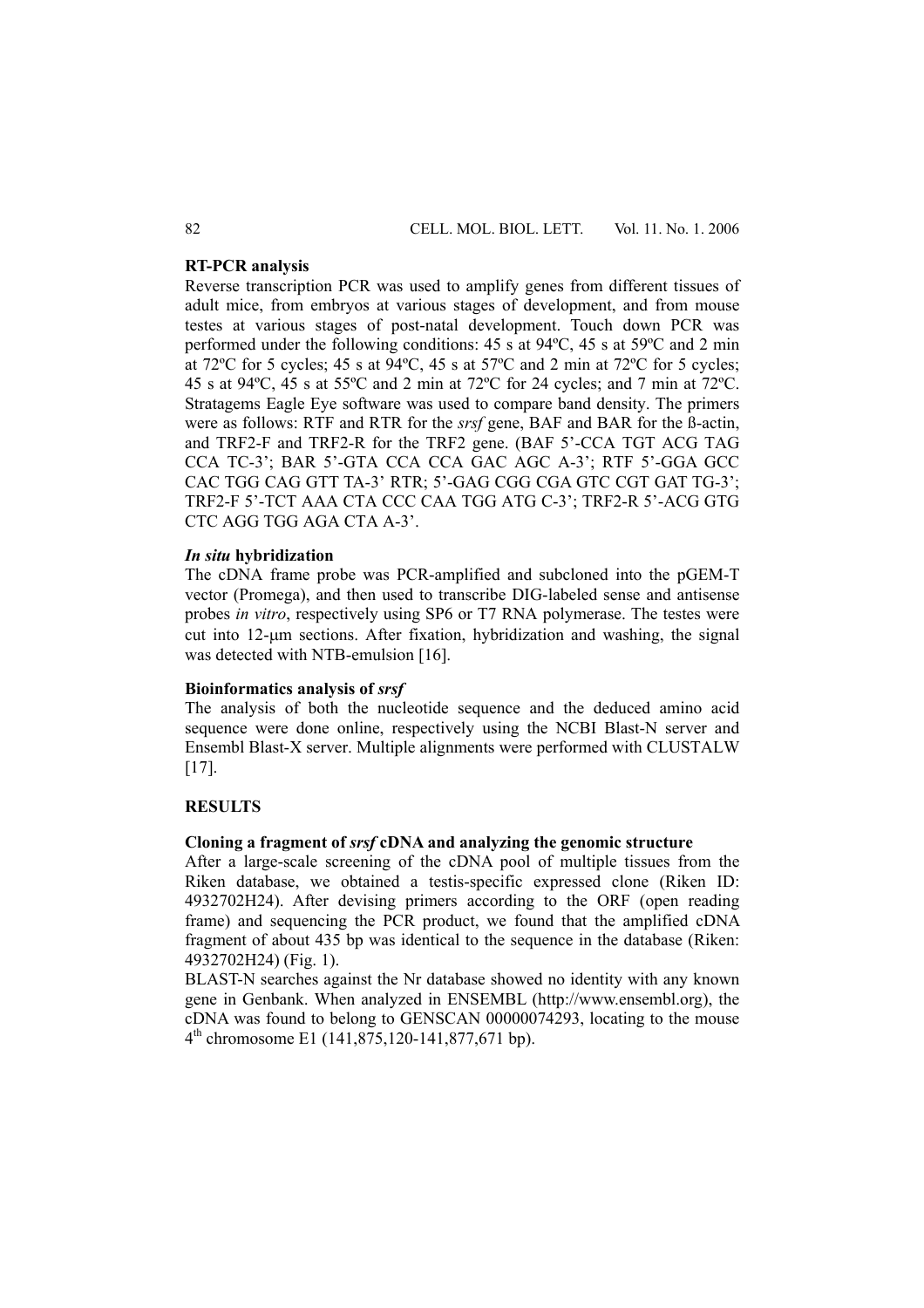#### CELLULAR & MOLECULAR BIOLOGY LETTERS 83

GGAGCCCACTGGCAGGTTTATAGCACACGGAAACTATACGGGGGTGAAAAACACAAAGGCTCGAGGCACAGAACCAACTCGAGGATTGCAGA A V APPRUGASASHRF  $\mathbf{P}$ R R K L E G  $\mathsf{G}$  $A$  $3A R$ A V A G P V A P TL L T D T  $K$   $G$   $H$   $S$ PAPPLLTRARRAMASASPEPQPPPSLWRPRP 

R R R H L G S G R K '

GCCTGCGACCCCGAGGAGCTCAACACGACGGTCAGGCGTGACCCCGGCGGACTGTGTCGCCCTCTCTGTCAATCACGGACT ceccecrc

Fig. 1. The cDNA and the deduced amino acid sequence of *srsf*. The regions of the primers used are shaded. The proline-rich motif is shaded and underlined. \* indicates the stop codon.

#### **Analysis of predicted protein**

The cDNA contains an open reading frame (ORF) of 435 bp. The protein deduced from this ORF contains 145 amino acid residues and has a molecular weight of 14.9 KD, and a PI (isoelectric point) of 12.24; thus, it is a basic

| A                                                                                                                                                                             |    |                  |                                                                                                                                                                                                                                                                                                                                                                                                                                                                                    |                                                                                                                                                       |  |  |
|-------------------------------------------------------------------------------------------------------------------------------------------------------------------------------|----|------------------|------------------------------------------------------------------------------------------------------------------------------------------------------------------------------------------------------------------------------------------------------------------------------------------------------------------------------------------------------------------------------------------------------------------------------------------------------------------------------------|-------------------------------------------------------------------------------------------------------------------------------------------------------|--|--|
| <b>H------SRSF</b>                                                                                                                                                            |    |                  |                                                                                                                                                                                                                                                                                                                                                                                                                                                                                    | GTARG--PRALPADPAAAHPESAAPSPNGPETHPR------GLKSRGAGAFAPPRYGASASHRFPAYRRKLEG-GASARPA                                                                     |  |  |
| H-U2AF65-1                                                                                                                                                                    |    |                  |                                                                                                                                                                                                                                                                                                                                                                                                                                                                                    | hRLYYGSLHFNITEDHLRGIFEPFGKIDNIYLHKDS-----DTGRSKGYGFITFSDSECARRALE0LNGFELAG                                                                            |  |  |
| H-U2AF65-2                                                                                                                                                                    |    |                  |                                                                                                                                                                                                                                                                                                                                                                                                                                                                                    | RRLYVGNIPFGITEEAHHDFFNA0HRLGGLT0APGNPYLAYOINODKNFAFLEFRSYDETT0AH-AFDGIIFOGOSLKIRRPHD                                                                  |  |  |
| $D---B52-1$                                                                                                                                                                   |    |                  |                                                                                                                                                                                                                                                                                                                                                                                                                                                                                    | RYYYGGLPYGYRERDLERFFKGYGRTRDILI--------------KNGYGFYEFEDYRUADDAYYELNGKELLGERYYYEPA                                                                    |  |  |
| $H$ -----SC35                                                                                                                                                                 |    |                  |                                                                                                                                                                                                                                                                                                                                                                                                                                                                                    | TSLKVDNLTYRTSPDTLRRVFEKYRRVGDVYIPRDR-----YTKE <b>SRG</b> FAFVRFHDKRDAEDAHDAHDGAVLDGRELRV0HARY                                                         |  |  |
| $M---TH04$                                                                                                                                                                    |    |                  |                                                                                                                                                                                                                                                                                                                                                                                                                                                                                    | GKLLYSNLDFGYSDADIOELFAEFGTLKKAAYHYDR------SGRSLGTADYHFERKADALKAMKOYNGYPLDGRPMNIOLYTS                                                                  |  |  |
| $H$ ----SF2-1                                                                                                                                                                 |    |                  |                                                                                                                                                                                                                                                                                                                                                                                                                                                                                    | HKLFIGGLPNYLNDD0VKELLTSFGPLKAFNLVKDS-----ATGL <b>SKGYAF</b> CEYVDINVTD0AIAGLNGH0LGDKKLLV0RASV                                                         |  |  |
| $H$ ---- SF2-2                                                                                                                                                                |    |                  |                                                                                                                                                                                                                                                                                                                                                                                                                                                                                    | TYFCMQLAARIRPRDLEDFFSAYGKYRDYRIISD <b>R-----</b> NSR <b>RSKGIAYYEF</b> CEIQSYPL <b>A</b> I-GLT <b>G</b> QRLLGYPIIYQASQ <b>A</b>                       |  |  |
| $D$ -----B52-2                                                                                                                                                                |    |                  |                                                                                                                                                                                                                                                                                                                                                                                                                                                                                    | RLIVENLSSRVSHODLKDYHROAGEYTYADAHKOR-----------RNEGYVEFASLSDHKTAIEKLDDTELNGRRIHLYEDRR                                                                  |  |  |
| M-U2RF65-3                                                                                                                                                                    |    |                  |                                                                                                                                                                                                                                                                                                                                                                                                                                                                                    | LPEELLDDEEYEEIYEDYRDECSKYGLYKSIEIPRPYDG---VEYPGCGKIFVEFTSYFDCQKAHQGLTGRKFANRYYYTKYCDP                                                                 |  |  |
| $T$ -----TSR-1                                                                                                                                                                |    |                  |                                                                                                                                                                                                                                                                                                                                                                                                                                                                                    | SGSDNPEVVSLY <b>I</b> GLGPA <b>A</b> STISKEQLWERLEQVA <b>P</b> VS----DVR <b>I</b> RGRC <b>AFV</b> DVAGPE <b>AA</b> DRLITEHD <b>G</b> KYIGEARMYVOHSRGS |  |  |
| $T$ -----TSR-2                                                                                                                                                                |    |                  |                                                                                                                                                                                                                                                                                                                                                                                                                                                                                    | NNSAGGGTALFVGLGPSGRSISDRELRSKLEEAAPII----GFRRRGECAFVDYPSPAAARRHIEHHHNQYMQDCRLSVQQ                                                                     |  |  |
| B<br>$H$ ----SRSF<br>$D - TRR2 - 1$<br>$H$ --- $SC35$<br>$T---TSR1$<br>$D - TRR2-3$<br>$Y$ ---IF41<br>$D - TRR2 - 2$<br><b>H-U2AF65</b><br><b>E-U2AF65</b><br><b>H-U2AF65</b> |    |                  | GHSPEARPPSPAPPLLTRARRANASASPEPOPPPSLHRFRPRRRHLGSGRK<br>RSRSESRSRSRRSSRRHYTRSRSRSHRRSRSRSYSR-DYRRRHSHSHSPH<br>RSRSRSRSRSRYSRSKSRSRTRSRSRSTSKSRSARRSKSKSSSYSRSRSRS<br>RSRSRSRSRSHRSNSRGRRRTRNRSRSGSPVSSRSSYSRRSSFASAGSRGY<br>ASSESSRTRORRSDGEYYGSRHNNYKSSSOHRRRSRSGSDSPOVRH-YSGR<br>RGHDFRNTSYRNHDDRANSRTSSKRRSKRHNDDRRSNRSYTSRRDRERGS<br><b>RSRERDYSTRDTSRSRRRHRDESSSVSPYDSNRR</b><br>KKRKRSRSRDRGDRDRKRSRSRDRR--------DRDRSRSRERRR<br>KKRKRSRSRDRDTRRRSRSRDRGERRGGGGGGDRDRSRSRERRR |                                                                                                                                                       |  |  |
| $\overline{2}$<br><b>SRSF</b><br><b>RBD</b>                                                                                                                                   | 72 | 105<br><b>RS</b> | RSHSRSRSRDRKRRSRSRDRRNR------DORSASRDRRRRS<br>139 145                                                                                                                                                                                                                                                                                                                                                                                                                              |                                                                                                                                                       |  |  |

Fig. 2. The domain organization of the *srsf* protein. The primary sequences of the *srsf* RBD (A) and RS (B) domains were aligned with those from the various proteins of the SR family [18]. The identical residues in all the sequences are blue. The GenBank numbers are as follows: gi:3929402(D-B52), gi:3929384 (D-TRA2), gi:730773(H-SF2), gi:266992 (H-SC35), gi:267188(H-U2AF65), gi:48474242 (M-THO4), gi:136628(M-U2AF65), gi:6226906(E-U2AF65), gi:5702013(T-TCSR), gi:1708417 (Y-IF41). H – Human; D – *Drosophila*; E – *Caenorhabdites elegans*; M – *Musmuscle*; T – *Trypanosomacruzi*; Y – *yeast.*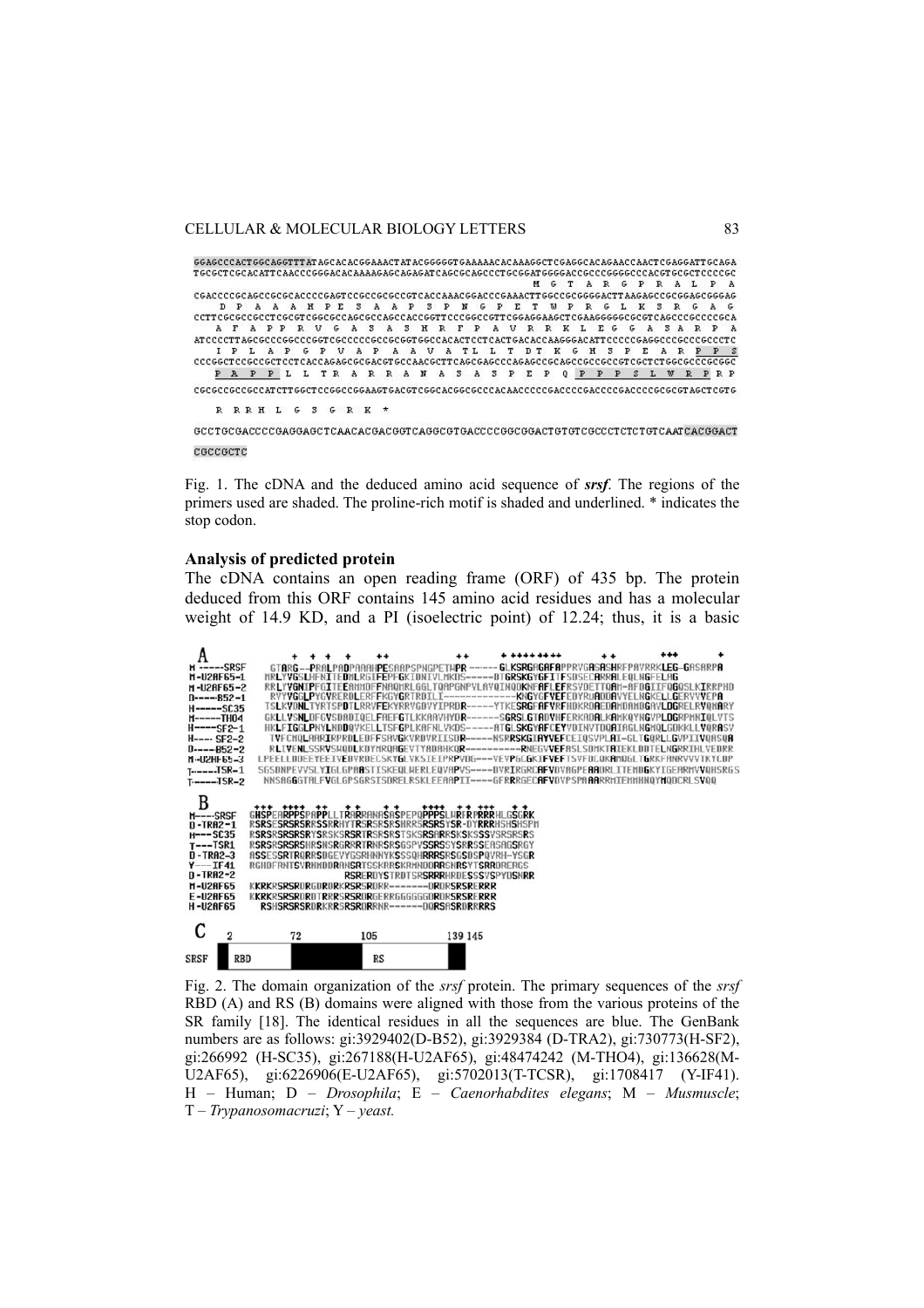protein. A protein motif search revealed that the putative protein has 1 N-glycosylation site, 4 protein kinase C-phosphorylation sites and a prolinerich region profile at the C-terminal (http://www.expasy.org/tools/scanprosite).

BLAST-N against the Swissport database shows that the predicted protein of *srsf*, like the other SR family proteins, contains a typical RBD and RS domain. We performed the alignment of these two structures with some members of the SR protein family using software. The results are as follows. In terms of RBD, the identity within one protein which contains two or three RBDs is from 23.3% to 29.7%, the identity between the different proteins is from 7.6% to 38%, and the identity between *srsf* and the other SR proteins ranges from 15.9% to 25.1% (Fig. 2A). In terms of RS, the identity within one protein which contains two or three RS ranges from 21.8% to 61.8%, that between different proteins is from 25.8% to 61.8%, and the identity between *srsf* and *tra-2* (*Drosophila*) is the highest. Moreover, the conserved residues of this domain occur in *srsfs* such as serine and arginine.

# **RT-PCR analysis**

To understand the expression pattern of *srsf* mRNA during embryonic development, total RNA extracted from embryos at different stages (between embryonic day 8.5 and 18.5) was subjected to RT-PCR analysis. As shown in Fig. 3A, no expression was detected. A variety of adult mouse tissues including



Fig. 3. The RT-PCR analysis of *srsf* mRNA expression. (A) The expression of *srsf* mRNA at different stages of embryonic development. (B) *srsf* mRNA is specifically expressed in the adult testes. (C) The expression of *srsf*, TRF2, and β-actin at different stages of testicular development. (D) A graphical representation of *srsf* mRNA comparative expression from RT-PCR data at different stages of testicular development, normalized to β-actin.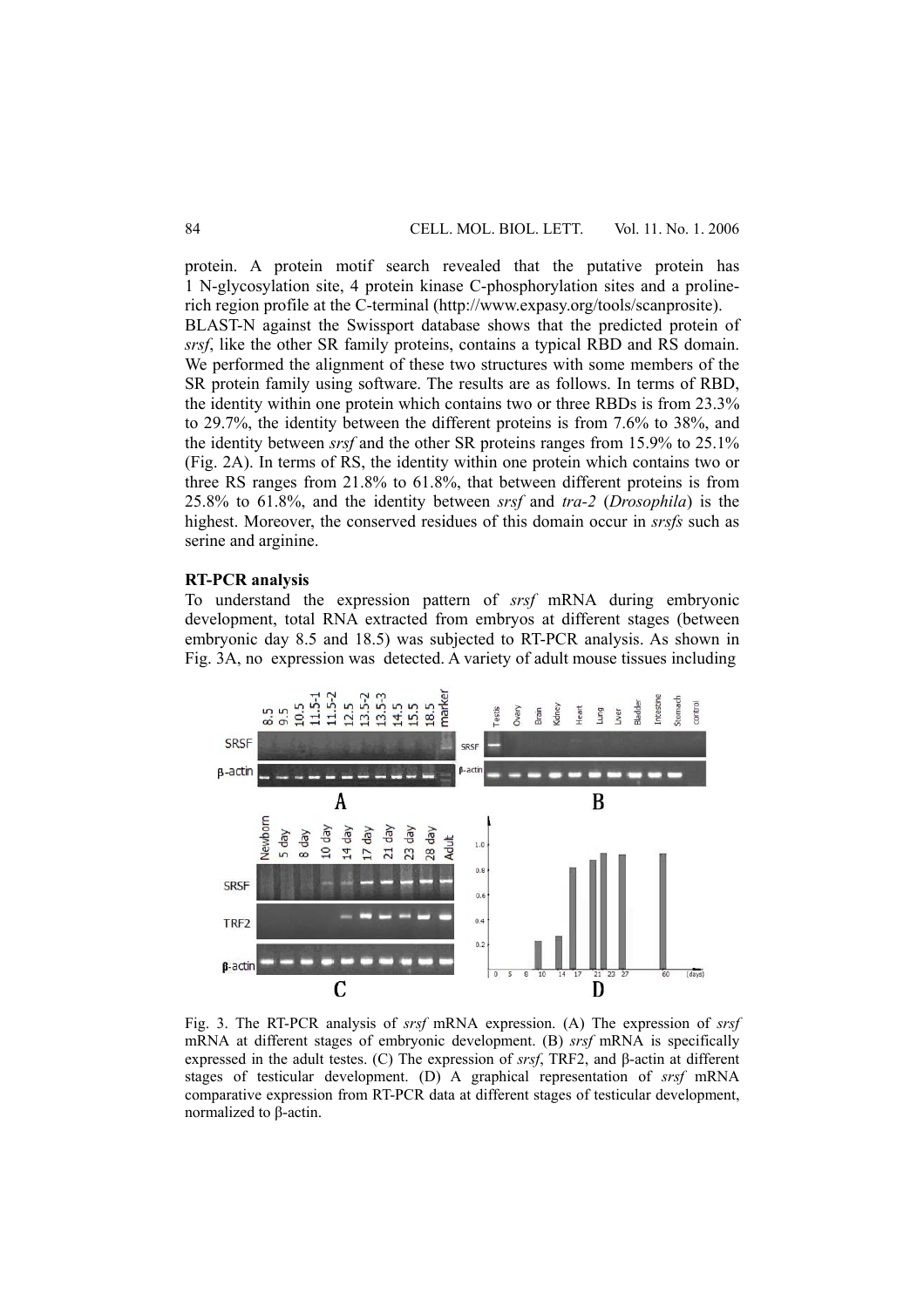

Fig. 4. The cellular location of srsf mRNA in the testes as detected via in situ hybridization. A, B, G, H - with an antisense probe. D, E, F - are control testes hybridized with a sense probe. H was hybridized with an mvh antisense probe and I was stained with hematoxylin. A, D - are 14-day old testes, B, E - are 21-day old testes, and C, F G, H, I - are adult testes. The black arrows mark the positive signals, while the pane indicates the amplification part. A-F×100; G-I×400.

brain, kidney, heart, lung, liver, bladder, intestine, stomach, testes and ovary were tested for srsf mRNA expression. As shown in Fig. 3B, srsf mRNA was exclusively detected in the testes.

We investigated *srsf* mRNA expression during the course of pubertal testes development to further explore its expression profile at this stage. The expression was first detected on post-natal day 10, increased abruptly on postnatal day 17, reached its highest level on day 23, and then reduced to and maintained a moderate level throughout adulthood (Fig. 3C and 3D). To clearly elucidate the *srsf* expression pattern, we also amplified *TRF2* [19], a TBP-related factor, the expression of which was confined to either pachytene spermatocytes or round spermatids during mouse spermatogenesis, in the same samples as in the control. There was a high expression of *TRF2* mRNA from post-natal day 17; this was similar to the *srsf* mRNA expression profile.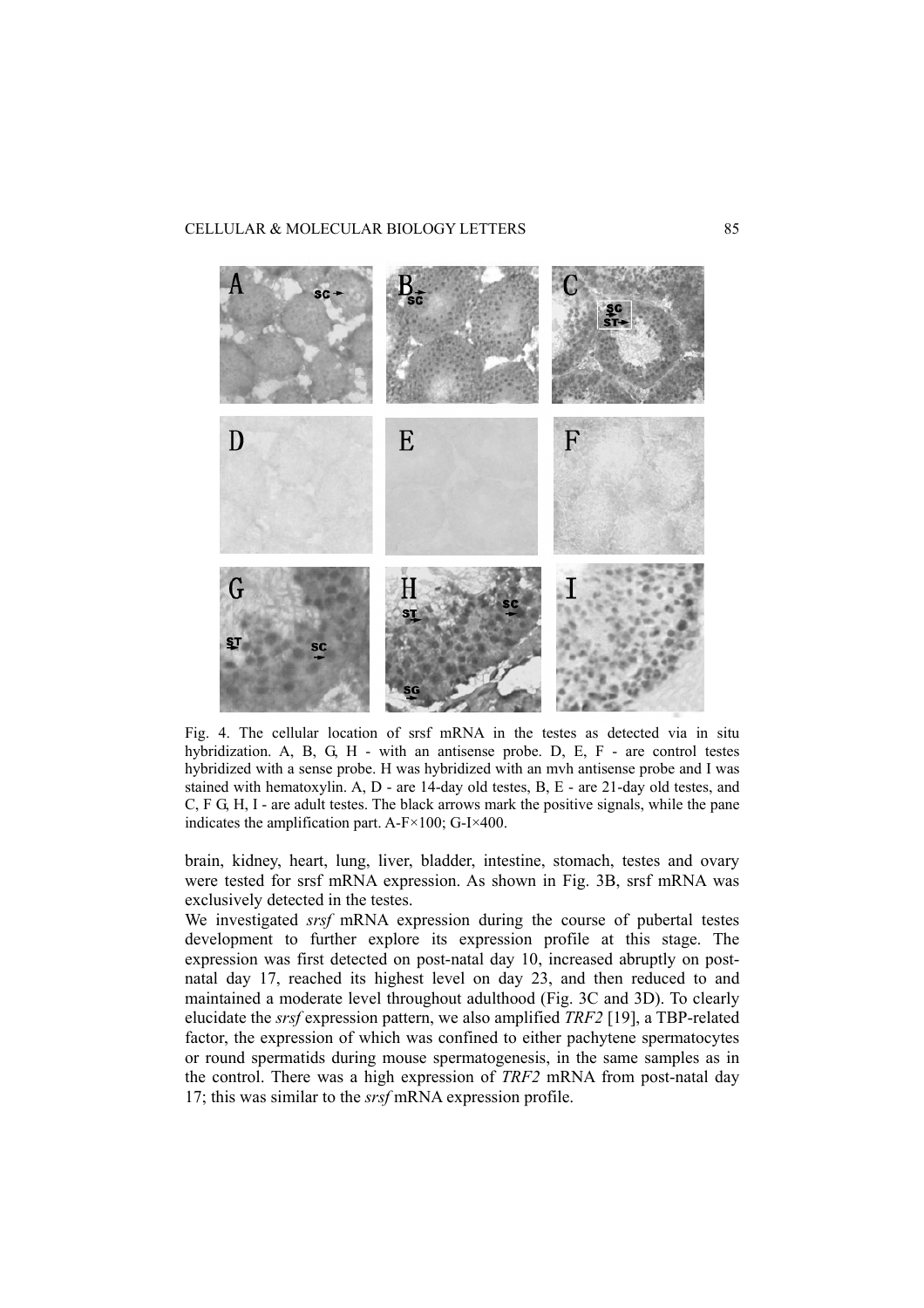# *In situ* **hybridization**

To identify which cells express *srsf* mRNA in the mouse testes, we performed *in situ* hybridization on the testes taking *mvh* and hematoxylin as controls. In 2 week old testes, a faint positive signal was detected (Fig. 4A). In 3-week old testes, there was a stronger signal (Fig. 4B). However, on sections of adult testes (Fig. 4C and 4G), an intense signal was found to localize in the inner portion of the seminiferous tubules and to extend from the middle layer toward the lumen. Among the readily identifiable cells are pachytene spermatocytes and round spermatids, whereas other sperm cells, including the spermatogonia and elongating spermatids were all negative. As expected, a positive signal was detected in all the germ cells present in the testes when *mvh* was used as a probe [20] (Fig. 4H). The sense RNA probes of *srsf* labeled no cells in the testes (Fig. 4D, 4E and 4F).

# **DISCUSSION**

In this study, we identified and characterized a cDNA encoding a novel protein which we named *srsf*. It contains, from the N-terminus to the C-terminus, one RBD and one RS domain. In the RS domain, there are two proline-rich regions; this is a multi-functional protein-protein interaction module that plays important roles in clustering proteins and organizing signal transduction [13]. The prolines in the proline-rich regions can be extensively phosphorylated, like serine and arginine [13]. Thus, we predict that *srsf* may be a splicing factor.

The characteristics of *srsf* suggest that this predicted protein is likely to function as an SR protein participating in the process of pre-mRNA splicing. Recent studies have also found that some SR proteins play crucial roles in proper sperm development. For example, the RNAi of both the *srp-4* and *srp-5* genes, which respectively encode the Srp-4 and Srp-5 proteins in *Caenorhabdites elegans,* caused a slight decrease in the sperm growth rate and some abnormal spermatogenesis [22]. Another example is tra-2, a testis-specific splice in *Drosophila.* Evidence shows that tra-2 has an essential role not only in controlling normal female sexual differentiation but also in normal spermatogenesis [23]. Considering the roles of the SR proteins in pre-mRNA splicing elucidated so far, we hypothesize that *srsf* may be responsible for the correct regulation, possibly at the level of splicing, of special genes which are important in germ cell development and maturation.

In our study, the initial expression of *srsf* mRNA in the testes was detected on post-natal day 10, when the first wave of spermatogenetic cells had entered meiosis I [24] (Fig. 5A). However, there was an abrupt increase in *srsf* mRNA expression on post-natal day 17, when the spermatocytes mature to the late pachytente stages, while meiosis is completed and early spermatids appear by post-natal day 21 [24]. The results of RT-PCR analysis in developing testes revealed that *srsf* mRNA was highly expressed in the late stages of meiosis, and showed the complex morphological changes of spermatogenesis (Fig. 5A, 5B).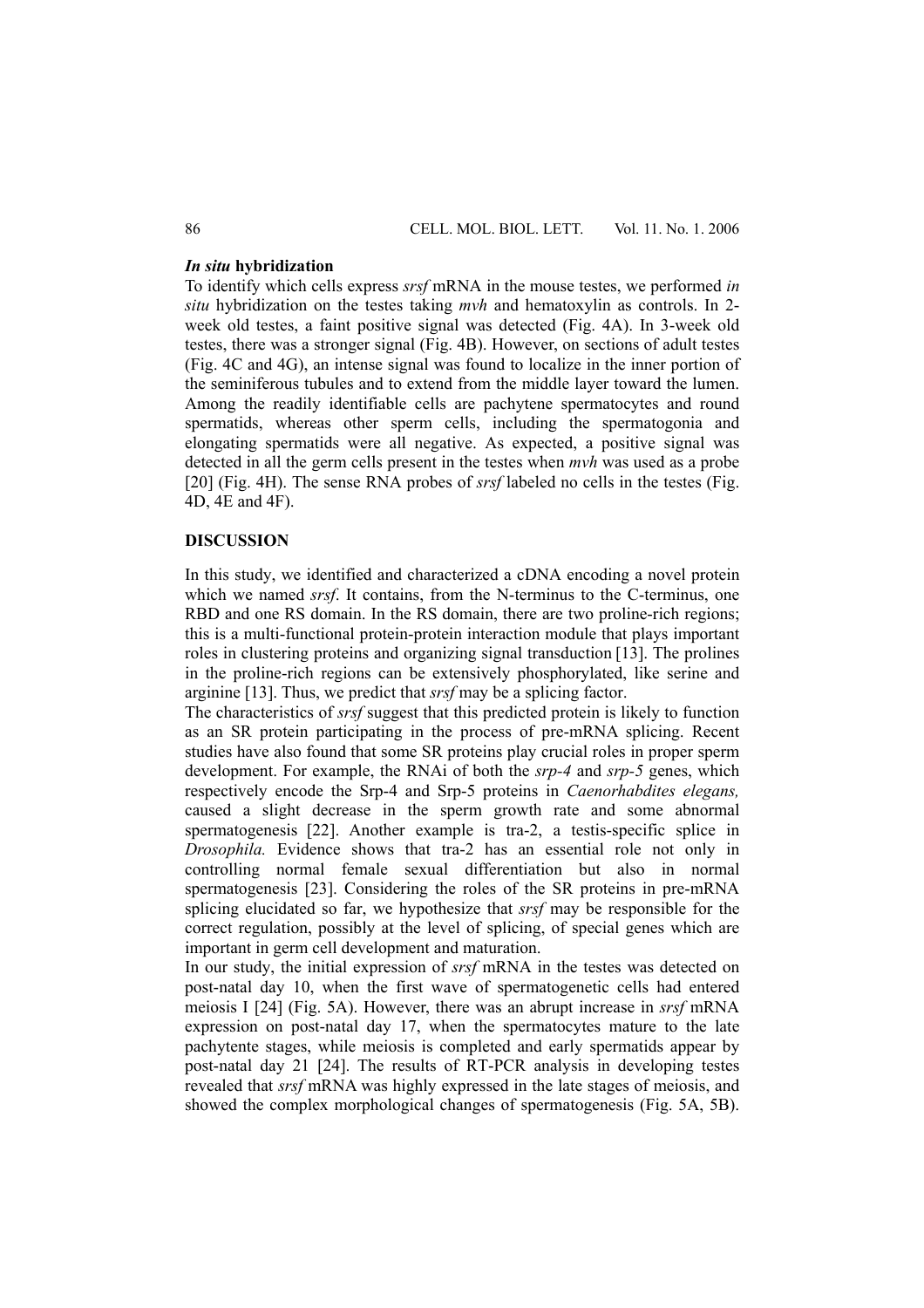This restricted profile of *srsf* expression was also confirmed by the analysis of *in situ* hybridization, which demonstrated that *srsf* mRNA was expressed in pachytene spermatocytes and round spermatids but not in germ cells at earlier stages (Fig. 4C, 4G). Thus, *srsf* participates in post-natal testis development.



Fig. 5. The temporal and spatial expression of *srsf* during spermatogenesis is represented by the shaded boxes at the top. A - A diagram of germ cell progression, corresponding to the spermatogenesis phase. B - The timetable of the first wave of spermatogenesis, including the spermatogonia and all the prophase stages of germ cell differentiation [21].

Spermatogenesis is a complex process that requires specialized transcriptional regulation. The precise temporal-spatial expression of *srsf* mRNA suggests that this gene is subject to transcriptional regulation. Increasing evidence reveals that gene regulation mechanisms include a unique chromatin reorganization program and the use of distinct promoter elements and specific transcription factors during spermatogenesis [25]. Abundant studies show that various general transcription factors, such as TBP, TFIIB, and RNA polymeraseII, not only accumulate in much higher amounts in early haploid germ cells, but are also present in testis-specific isoforms [26]. Meanwhile, some meiosis-specific transcription factors were found to regulate the pachytene progression of male germ cells such as Ovol1 [27] in the mouse, and Ndt80 [28], the activity of which is essential for exiting the pachytene stage in yeast. Thus, it can be predicted that these specific transcription factors functionally cooperate to increase *srsf* mRNA expression at the late pachytene stage. Future studies on the expression and function of srsf protein would provide insights into the regulation of mammalian spermatogenesis.

In summary, our results show that *srsf* has a typical SR family structure, and that its mRNA is selectively expressed in the late pachytene spermatocytes and round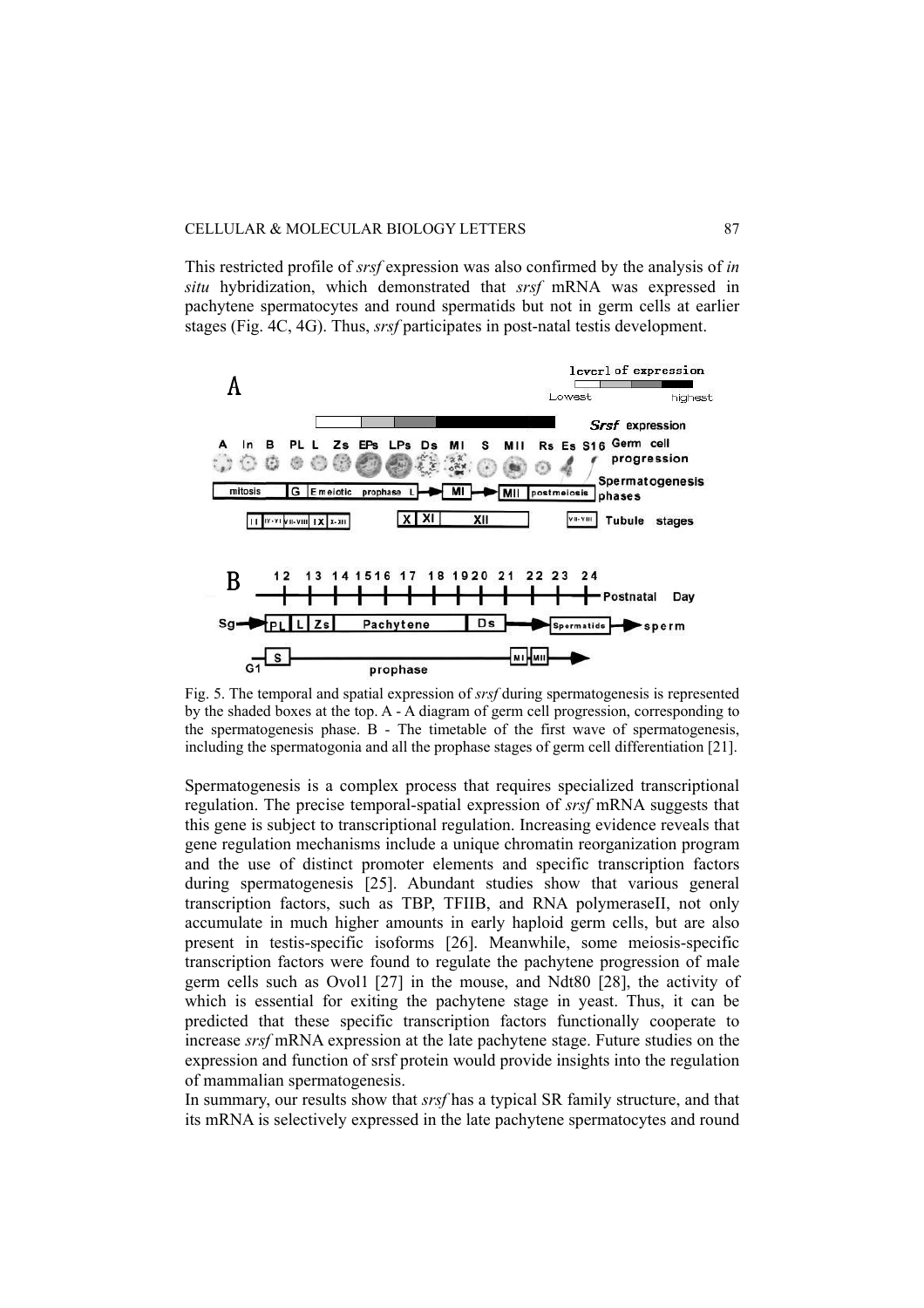spermatids (Fig. 5A, 5B). The temporal and spatial expression of *srsf* reported in this study correlates well with the genetically defined role of *srsf* in male germ cell differentiation. Consequently, we suggest that *srsf* may play a role during spermatogenesis.

**Acknowledgements.** This study was supported by grants from the ICGEB (International Centre for Genetic Engineering and Biotechnology) (CRP/CHN02- 01), National Nature Science Foundation of China (No. 30270675) and the National Basic Research Program of China (2004CB117400).

## **REFERENCES**

- 1. Kleen, K.C. Patterns of transcriptional regulation in the mammalian testes. **Mol. Report Dev.** 423 (1996) 268-281.
- 2. Venables, J.P. Alternative splicing in the testes. **Curr. Opin. Genet. Dev.** 12 (2002) 615-619.
- 3. Fu, X.D. Specific commitment of different pre-mRNA to splicing by single SR proteins. **Nature** 365 (1993) 82-85.
- *4.* Portal, D. and Joaqu´ın, M. An early ancestor in the evolution of splicing: a *Trypanosoma cruzi* serine-arginin-rich protein (TcSR) is functional in *cis*splicing. **Mol. Biochem. Parasitol.**127 (2003) 37-46.
- 5. Roland, T. and James, L. Determinants of SR protein specificity. **Curr. Opin. Cell Biol.** 11 (1999) 358-362.
- 6. Krämer, A. The structure and function of proteins involved in mammalian pre-mRNA splicing. **Annu. Rev. Biochem.** 65 (1996) 367-409.
- 7. Fu, X.D. The superfamily of arginine/serine-rich splicing factors. **RNA** 1 (1995) 663-680.
- 8. Manley, J.L. and Tacke, R. SR proteins and splicing control. **Genes Dev.** 9 (1996) 284-293.
- 9. Valcárcel, J. and Green, M.R. The SR protein family: pleiotropic functions in pre-mRNA splicing. **Trends Biochem. Sci.** 21 (1996) 296-301.
- 10. Hastings, M.L. and Krainer, A.R. Splicing in the new millennium. **Curr. Opin. Cell Biol.** 13 (2001) 302-308.
- 11. Meissner, M., Lopato, S., Gotzmann, J., Sauermann, G. and Barta, A. Protooncoprotein TLS/FUS is associated to the nuclear mitrix and complexed with splicing factors PTB, SRm160, and SR proteins. **Exp. Cell Res.** 283 (2003) 184-195.
- 12. Zhu, J. and Krainer, A.R. Pre-mRNA splicing in the absence of a SR protein SR domain. **Genes** 14 (2000) 3166-3178.
- 13. Wang, J., Takegaki, Y. and Manliy, J.L. Targeted disruption of an essential vertebrate gene ASF/SF2 is required for cell viability. **Genes Dev.** 10 (1996) 2588-2599.
- 14. Stefan, W., Simion, C., Ivshina, M. and Nickerson, J.A. *In vitro* FRAP reveals the ATP-dependent nuclear mobilization of the exon junction complex protein SRm160. **J. Cell Biol.** 164 (2004) 843-850.